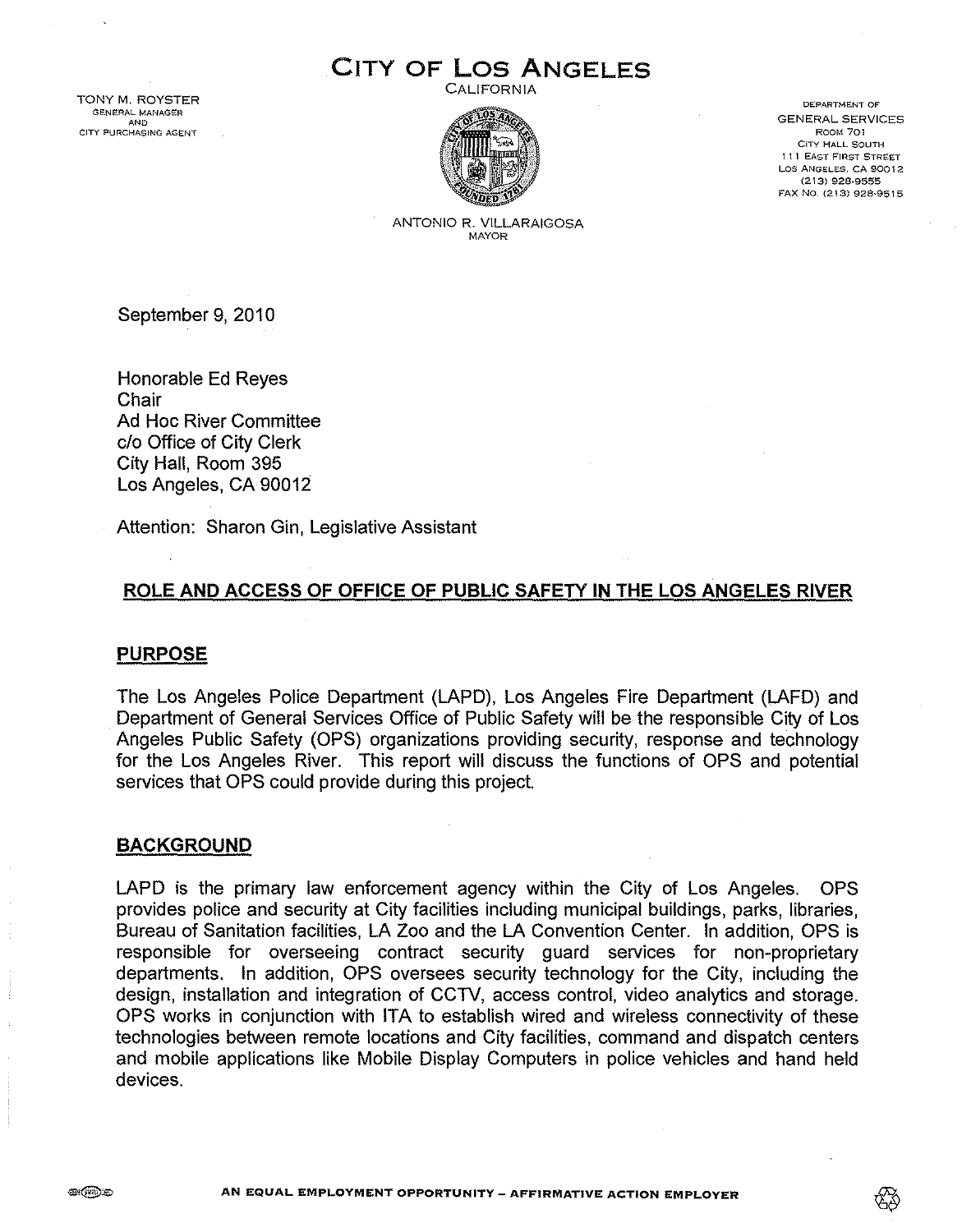OPS' Role & Access in the LA River September 9, 2010 Page 2

## **ANALYSIS**

The Los Angeles River and Bike Path will have varying security and safety needs. Each section and park will have a custom sight design and security plan, which will be integrated into an overall strategy to optimize public safety, response times and the efficiencies and effectiveness of available resources.

#### Strategic Plan:

The Office of Public Safety may be called upon to design, install and integrate Security Technology in all LA River parks and access points, providing effective monitoring, detection, response, and gathering evidence of criminal activity subject to available funding. This would include the design and installation of security cameras, motion detection and analytic technologies monitoring, storage and video distribution to GSD Police cars and handheld units.

OPS with LAPD, ITA and a security technology consultant may design location specific Video based Security Technology systems networked back to a centrally located OPS Command Center. Analytic software will monitor cameras 24 hours per day, and alert GSD police and OPS officers of suspicious behavior, citizens in distress, trespassing after hours, and other crimes. OPS staff will monitor and view alarms of real time and recorded incidents, and request dispatch of OPS, LAPD, LAFD and other Public Safety resources as needed. Video of live and recorded incidents may be viewed in Police vehicles and on handheld units by responders or on as needed basis. A centralized video storage system will record video, preserve public records and provide admissible evidence for the investigation and prosecution of crimes.

Contract Security could be hired on an as needed or on going basis or City security may be utilized subject to budgetary funding. Security can be deployed to establish a security presence, or brought in to maintain a level initially established by OPS Police initial deployments.

## **NEEDS**

## Security Technology Consultant

The City would contract with a certified site design expert experienced at integrating CCTV cameras, lighting, motion detectors, video analytics, license plate recognition, gun shot detection and Wi-Fi and wireless connectivity.

## Security Technology Equipment

Security cameras would be deployed throughout parks and recreation facilities enabling day and night monitoring, object and motion detection and tracking by OPS Police and video analytic software. Archived video footage would facilitate investigations, arrests and prosecutions related to criminal activity. Lighting would be used to deter trespassing and vandalism and enhance image detail of recorded video.